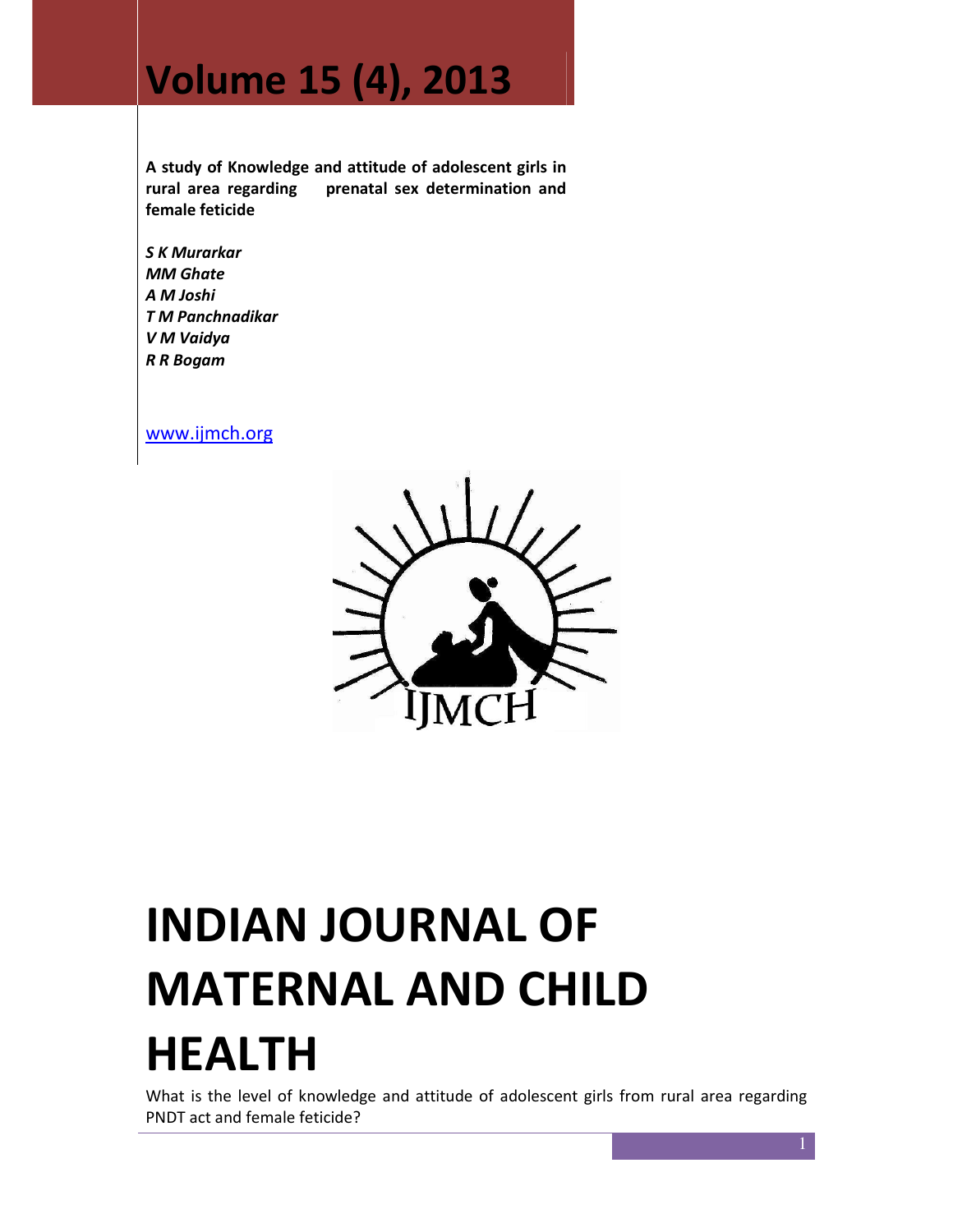#### A study of Knowledge and attitude of adolescent girls in rural area regarding prenatal sex determination and female feticide

S K Murarkar\*, MM Ghate\*\*, A M Joshi\*\*\*, T M Panchnadikar\*\*\*\*,V M Vaidya\*\*\*\*\* R R Bogam\*\*\*\*\*\*

\*Assistant Professor, \*\*Professor and Head of Department of Community Medicine, \*\*\*Medical superintendent Rural Health Training Center, \*\*\*\*Professor, Department of OBGY, \*\*\*\*\*Associate Professor \*\*\*\*\*\*Assistant Lecturer, Department of Community Medicine, Bharati Medical College, Pune,

Correspondence: Dr Sujata K Murarkar

#### **ABSTRACT**

Research question: What is the level of knowledge and attitude of adolescent girls from rural area regarding PNDT act and female feticide?

Settings: Junior college inrural field practice area of Department of Community Medicine

Study design: Cross- sectional study

Participants: All adolescent girls from selected Junior college

Methodology: A cross sectional study is carried out in rural field practice area of medical college .A predesigned and pretested questionnaire was given to all the adolescent girls .The data was entered in Microsoft excel and analyzed in terms of percentages.

Results: Out of 300 adolescent girls 293(97.67%) had heard about PNDT act. Major source of information about PNDT act for 221 (63.50%) adolescent girls was media (TV/Newspaper/ radio).129(28.53%) adolescent girls thought that main reason for female feticide is that people consider girl child as a liability. According to 231(64.70%) adolescent girls effect of female feticide on society in future will be that girl population will be less.

Key words: Adolescent girls, rural area, PNDT act, female feticide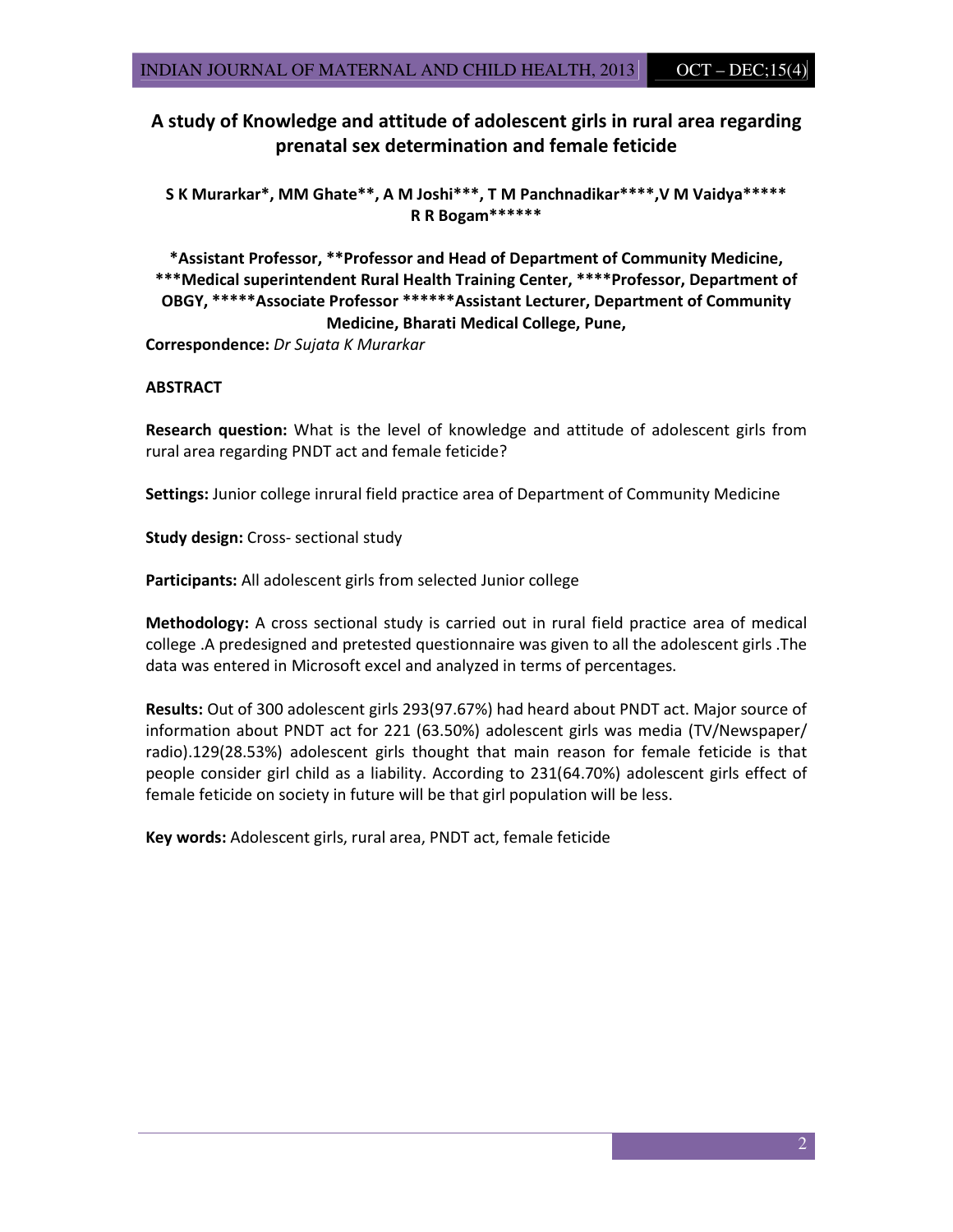#### Introduction

The discrimination against girl child has led deteriorating sex ratio in the country and below national averages in the most of the proposed states.<sup>1</sup>Declining sex ratio is an issue of grave concern in India.<sup>2</sup>

When a son is born, sweets are distributed to announce his birth. When a girl is born the sound of tears rents the air. Sons are seen as an asset, essential to light funeral pyres, to ensure the continuation of the lineage and provide economic support to their parents in the latter's old age. The girl is seen as a liability, a drain on the family's resources.<sup>3</sup>

As per the 2011 Census reports, National Child Sex Ratio (CSR) is of 914 girls per 1000 boys (Children aged 0-6 yrs.) as compared to 927 in 2001. This CSR at India level is lowest since independence. <sup>4</sup>

With the availability of new technologies sufferings of female gender is extended from womb to tomb. Today girl child discrimination begins even before birth. Various medical technologies have been put into practice to identify the sex of the child before the birth and selective abortion if found female.<sup>2</sup>

To counter this disconcerting trend Government of India enacted legislation in 1994 entitled "Prenatal Diagnostic Techniques (PNDT) Act"to regulate and prevent the misuse of technologies for sex determination .The PNDT act was implemented in 1996 .It's scope was further expanded in 2003 with the prohibition of a whole range of activities that might facilitate deliberate sex selection .Despite of the PNDT Act skewed sex still continues with odds against females.<sup>5</sup>

The root cause of sex determination is certainly a socio-cultural one. This can't be tackled alone by law making without active community participation. Awareness about PNDT act is very important especially amongst women.

As today's adolescent girls will be the future mothers, present study was conducted to assess the knowledge of adolescent girls regarding PNDT Act in rural area.

#### Material and Methods

A cross sectional study was carried out in rural field practice area of a medical college. All adolescent girls from  $11<sup>th</sup>$ &12<sup>th</sup> class were included in the study. After taking permission from the principal of the junior college from rural area, purpose of the study was explained to the adolescent girls. A predesigned and pretested questionnaire was given to all the adolescentgirls and asked them to fill the questionnaire in the presence of investigators and class teacher. They were not permitted to discuss with each other while filling the proforma .After filling the proforma a lecture on Girl child and PNDT act was given to them by principal investigator. The data was entered in Microsoft excel and analyzed in terms of percentages.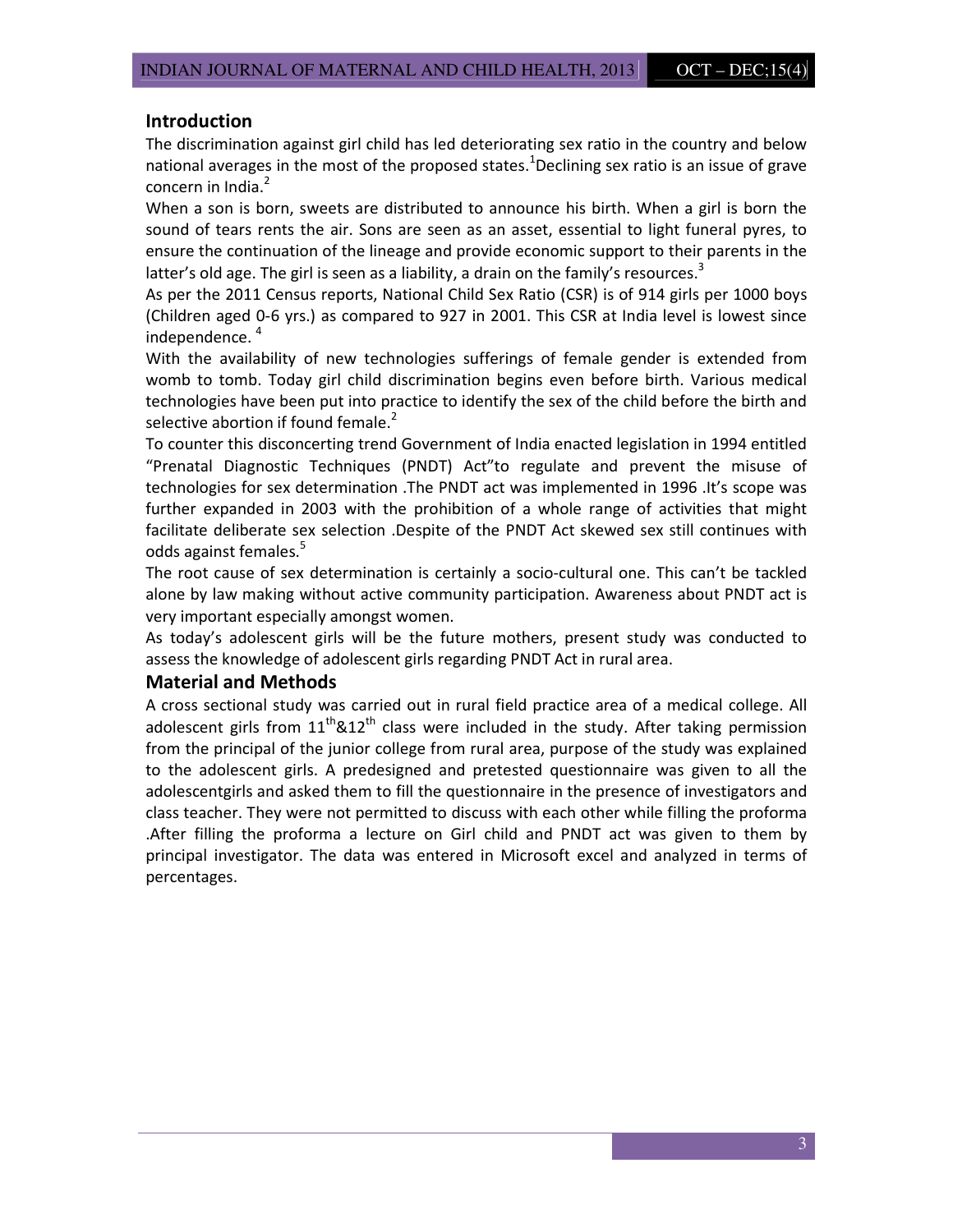#### Results and Discussion

Adolescents constitute a large section of the population: 19% globally and 21.4% in India. It is a period of heightened energy which if channelized and guided properly, can result in highly constructive outcome. Given opportunity adolescents can improve and accelerate the process of positive social change.<sup>6</sup>

| characteristics |             |
|-----------------|-------------|
| Age (years)     | Total (%)   |
|                 |             |
| 16              | 130(43.33%) |
| 17              | 128(42.67%) |
| 18              | 35(11.67%)  |
| 19              | 4(1.33%)    |
| 20              | 3(1.00%)    |
| <b>Religion</b> |             |
| Hindu           | 268(89.33%) |
| <b>Buddhist</b> | 23(7.67%)   |
| Muslim          | 7(2.33%)    |
| Christian       | 2(0.67%)    |
| Total           | 300(100%)   |

Table 1: Distribution of the adolescent girls according to Socio -demographic

In the present study 130(43.33%) adolescent girls were 16 years old followed by 128(42.67%) were 17 years old.Out of 300 adolescent girls 268(89.33%) were Hindu followed by 23(7.67%) wereBuddhist.(Table 1)

About 293(97.67%) adolescent girls had heard about PNDT act. But out of those who had heard, the correct knowledge regarding PNDT act was very less. (Table 2)

|  |  | Table 2: Distribution of the adolescent girls according to awareness about PNDT act |
|--|--|-------------------------------------------------------------------------------------|
|--|--|-------------------------------------------------------------------------------------|

| <b>Awareness about PNDT</b> | Number(%)   |
|-----------------------------|-------------|
| Act                         |             |
| Yes                         | 293(97.67%) |
| NO.                         | 4(1.33%)    |
| Not answered                | 3(1.00%)    |
| Total                       | 300(100%)   |

 According to 221 (63.50 %) adolescent girlsmajor source of information about PNDT act was from media which includes newspaper /TV/Radio .(Table 3)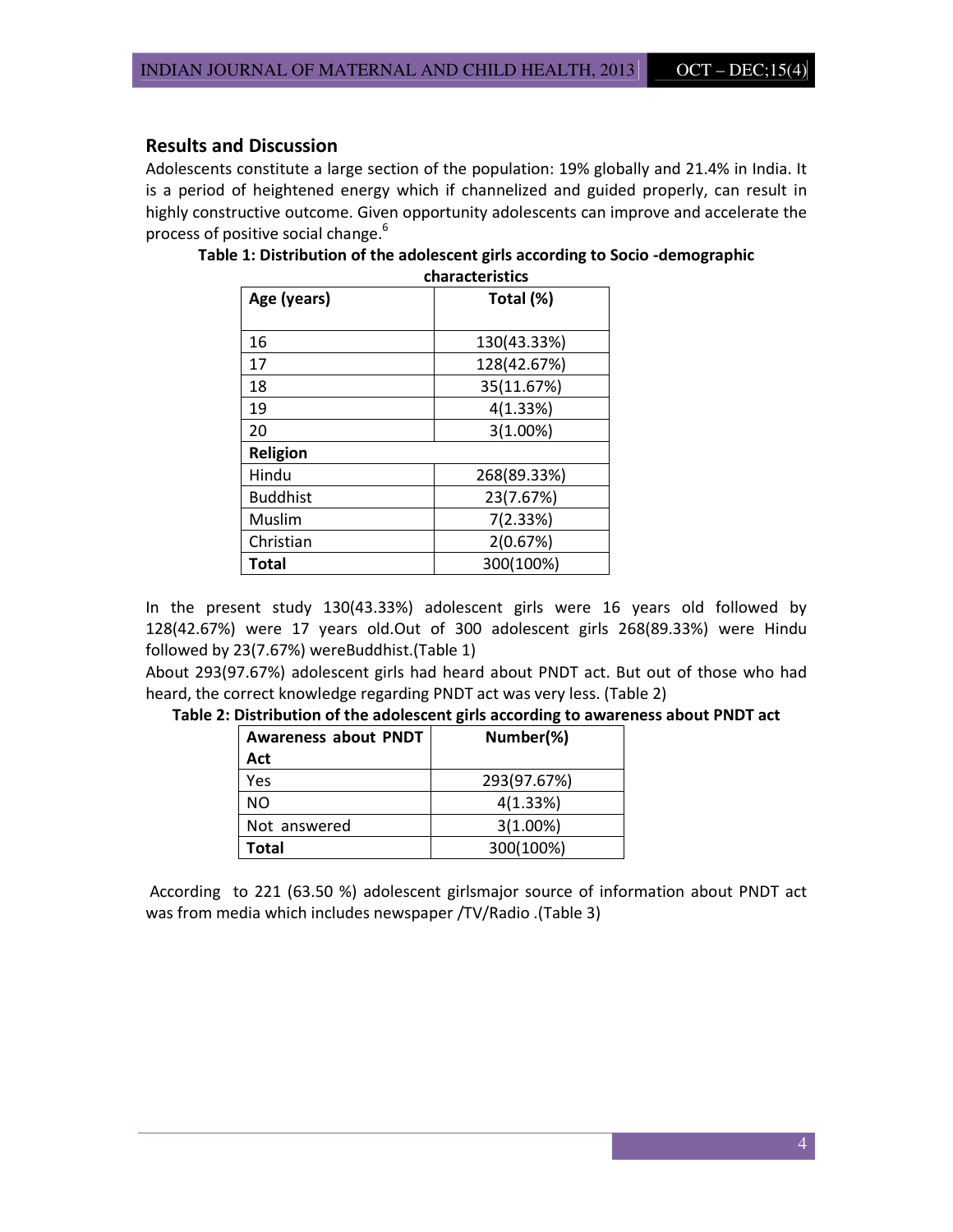| <b>Source of information</b> | Number (%)  |
|------------------------------|-------------|
| <b>Family Members</b>        | 36(10.34%)  |
| Friends                      | 09(2.58%)   |
| <b>Doctors</b>               | 48(13.8%)   |
| Media(Newspaper/TV/Radio)    | 221(63.50%) |
| School teacher               | 25(7.20%)   |
| Not answered                 | 09(2.60%)   |

#### Table 3: Source of Information about PNDT act

Multiple responses

### Table 4:Prenatal sex determination is legally permitted

| Legal permission for sex<br>determination | Number (%) |
|-------------------------------------------|------------|
| Yes                                       | 22(7.33)   |
| No                                        | 237(79.00) |
| Don't Know                                | 41(13.67%) |
| Total                                     | 300(100%)  |

237(79%) adolescent girls answered that prenatal sex determination is legally not permitted. (Table 4)

According to PCPNDT act 1994 any medical geneticist, gynecologist, registered medical practitioner or radiologist doing prenatal sex determination shall be punishedwithimprisonment for 3 years and with fine which may extend to Rs  $10,000$ .<sup>1</sup>

In the present study though adolescent girls had heard about PNDT act 239 (79.67%) girls did not know about the punishment for the person doing prenatal sex determination. (Table 5)

| <b>Punishment</b>   | Number (%)  |
|---------------------|-------------|
| Fine and punishment | 55(18.33%)  |
| Legal action        | 3(1%)       |
| Removal from job    | 3(1%)       |
| Don't know          | 239(79.67%) |
| Total               | 300(100%)   |

#### Table 5.Punishment to the person doing prenatal sex determination

249(83%) girls answered that in future during their pregnancy they will not do prenatal sex determination. (Table 6)

| Prenatal sex determination in<br>future | Number (%)  |
|-----------------------------------------|-------------|
| Yes                                     | 044(14.67%) |
| No                                      | 249(83%)    |
| Can't say                               | 007(2.33%)  |
| <b>Total</b>                            | 300(100%)   |

#### Table6: In future will you do Pre natal sex determination?

The girl child is the most vulnerable member of the society in India. There is a strong element of discrimination at every step of her life. This discrimination arises mainly because society considers her as a liability and not as an asset.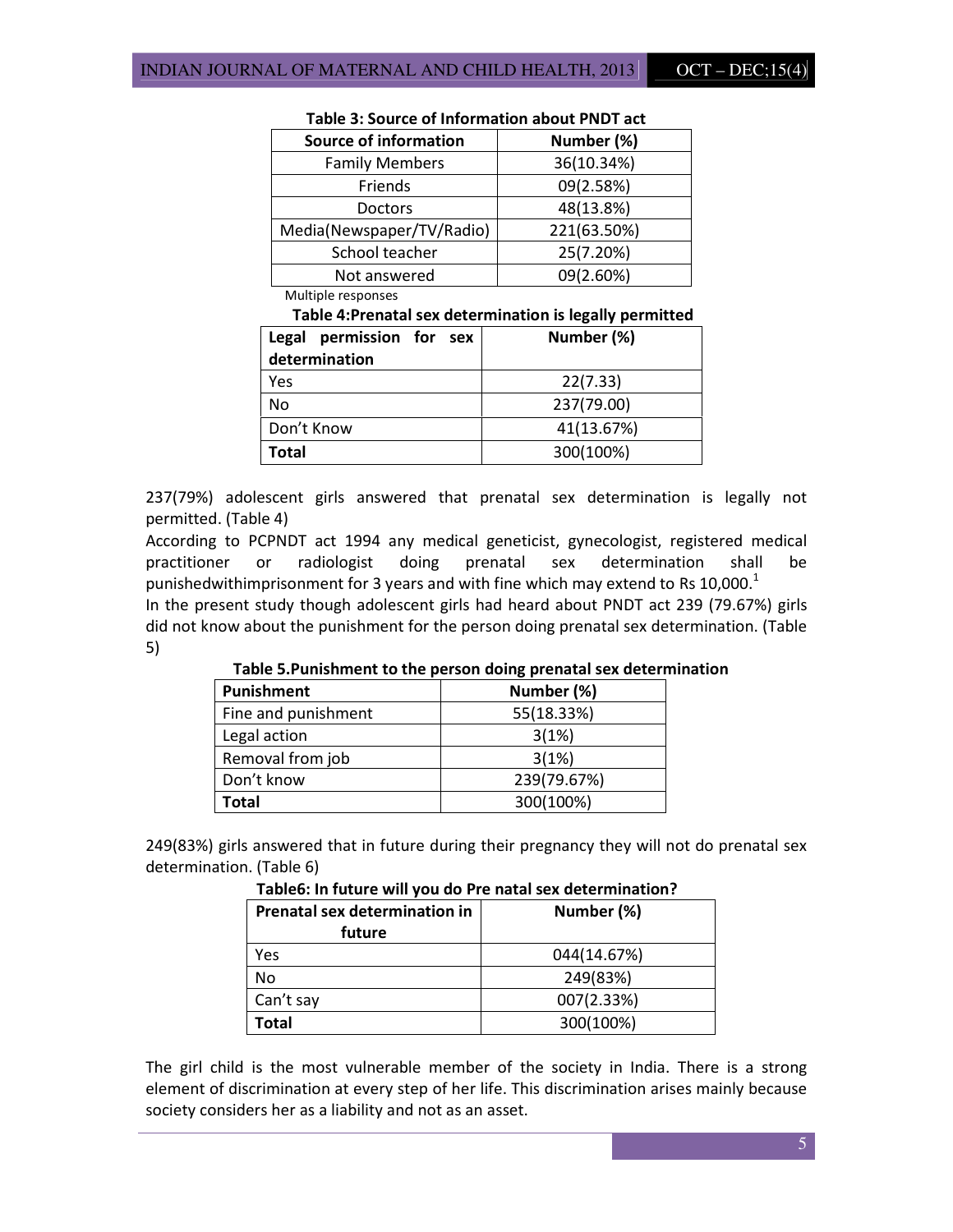| <b>Reasons for female feticide</b> | Number (%)  |
|------------------------------------|-------------|
| Dowry                              | 106(23.45%) |
| Girl child is a liability          | 129(28.53%) |
| For family planning                | 047(10.39%) |
| To take responsibility of family   | 120(26.54%) |
| son is imp.                        |             |
| For funeral son is important       | 050(11.06%) |
| Multiple responses                 |             |

#### Table7: Reasons for female feticide

Adolescent girls in the present study also thought that main reason for female feticide is

that people consider girl child as a liability.120 (26.54%) girls answered that to take responsibility of family son is important.106 (23.45%) girls thought that dowry is the main reason for female feticide (Table 7). Anurag choudhary et al<sup>7</sup> in their study also found that 22.1% responses were in favor of dowry as the only reason for not preferring girl child.

| <b>Effects of female feticide</b> | Number (%)  |
|-----------------------------------|-------------|
| No girls for the boys to marry    | 023(6.40%)  |
| Girl population will be less      | 231(64.70%) |
| Rape on girls will be increased   | 006(02.00%) |
| Females will be insecure          | 031(09.00%) |
| No mothers & sisters in future    | 51(15.00%)  |
| Decreased sex ratio               | 15(03.00%)  |
|                                   |             |

Table 8: Effect of female feticide on society in Future.

Multiple responses

Even though women today can work almost in every field like men, the common misconception still remains that it is the male who will help run the house and look after his parents. Nurturing daughters is considered as planting the neighbour's tree, as due to patriarchal society after marriage girls becomes member of the husband's family and doesn't contribute to maternal family.

According to 231(64.70%) adolescent girls effect of female feticide on society in future will be that girl population will be less, 51(15%) girls answered that due to female feticide there will be no mothers and sisters in future. Other effects of female feticide on society are there will be no girls for boys to marry 23(6.40%), females will be insecure31 (9%), rape and violence on girls will be increased 06(2%), decreased sex ratio15 (3%). (Table 8)

#### Recommendations

- 1. Female feticide should be treated as a crime and stringent action should be taken to curb this crime.
- 2. The legislative measures such as Prohibition of Dowry Act, PCPNDT act should be strictly implemented.
- 3. Media should be encouraged to generate mass awareness about sex selective acts, gender equality to improve declining sex ratio.